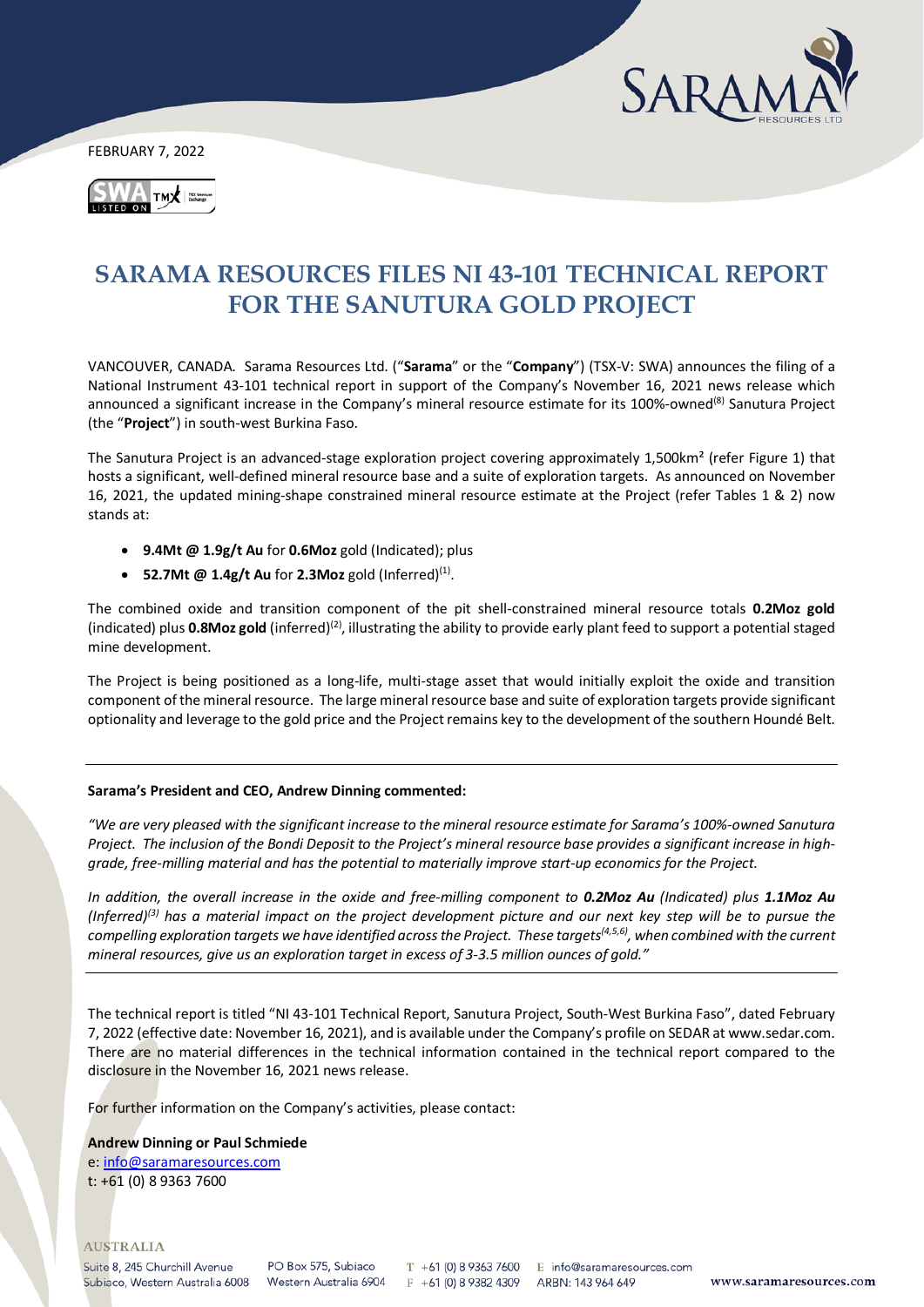

Figure 1 - Sanutura Project Location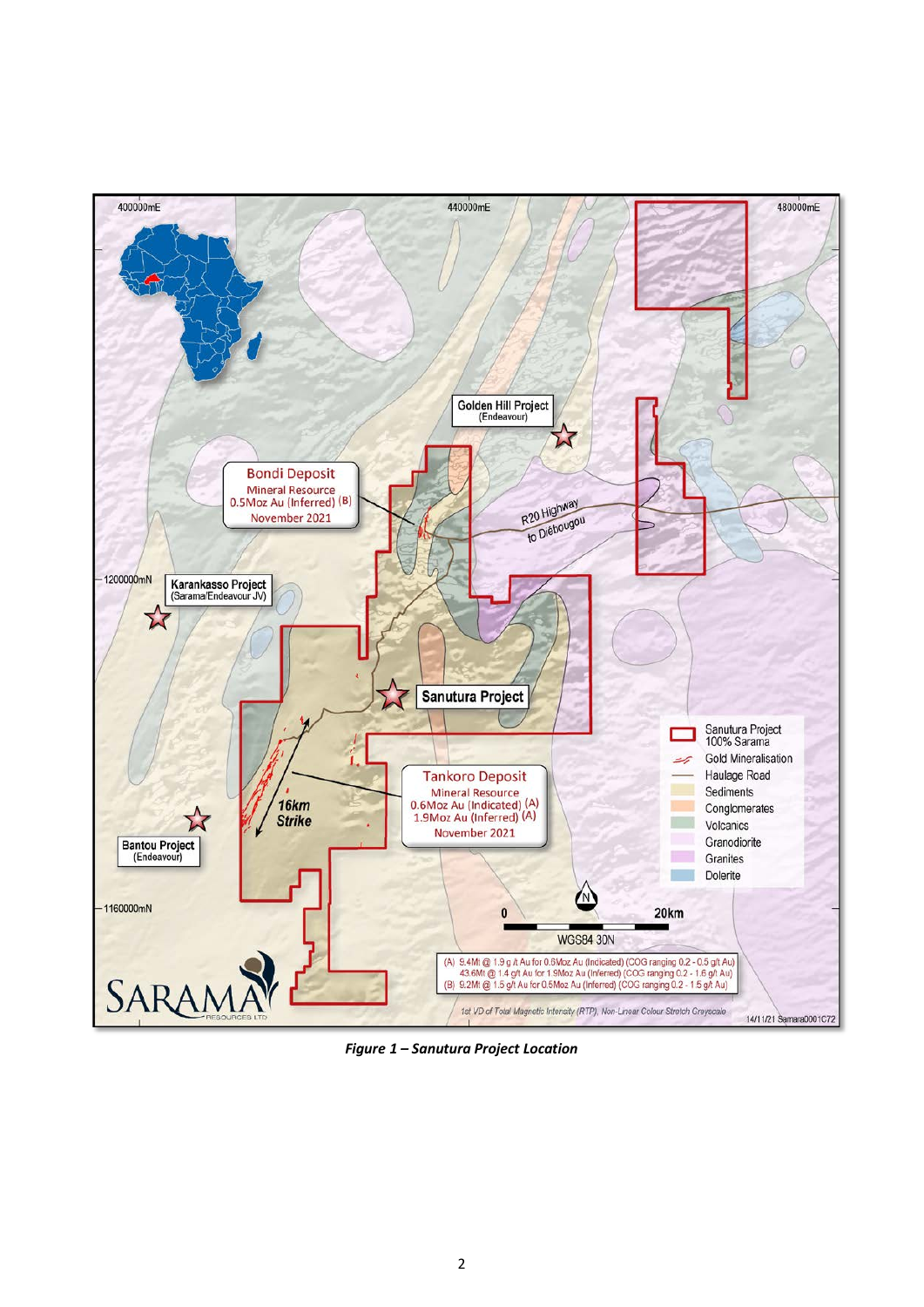#### *Table 1 - Mineral Resources(A,B) – Sanutura Project*

| Geological<br><b>Classification</b> | <b>Material Type</b><br>(C,D)                                               | <b>Reporting</b><br>Cut-off<br>Grade <sup>(E,F)</sup> | <b>Tonnage</b><br>Above<br><b>Cut-off Grade</b> | Average<br><b>Grade Above</b><br><b>Cut-off Grade</b> | <b>Contained</b><br><b>Gold Above</b><br><b>Cut-off Grade</b> | <b>Metal</b><br>Contribution  |
|-------------------------------------|-----------------------------------------------------------------------------|-------------------------------------------------------|-------------------------------------------------|-------------------------------------------------------|---------------------------------------------------------------|-------------------------------|
|                                     |                                                                             | g/t Au                                                | Mt                                              | g/t Au                                                | koz Au                                                        | %                             |
| Indicated                           | Oxide (OP)<br>Transition (OP)<br>Fresh (OP)<br>Sub-total (OP)<br>Fresh (UG) | 0.2<br>0.3<br>0.5<br>1.6                              | 2.5<br>0.7<br>6.1<br>9.3<br>0.1                 | 1.5<br>1.7<br>2.1<br>1.9<br>2.4                       | 123<br>38<br>409<br>570<br>11                                 | 21%<br>6%<br>70%<br>98%<br>2% |
|                                     | <b>Total Indicated</b>                                                      |                                                       | 9.4                                             | 1.9                                                   | 582                                                           | 100%                          |
| Inferred                            | Oxide (OP)<br>Transition (OP)<br>Fresh (OP)                                 | 0.2<br>0.3<br>$0.3 \& 0.5$ <sup>(F)</sup>             | 18.9<br>4.4<br>25.9                             | 1.1<br>1.2<br>1.5                                     | 638<br>172<br>1,222                                           | 27%<br>6%<br>52%              |
|                                     | Sub-total (OP)                                                              |                                                       | 49.2                                            | 1.3                                                   | 2,032                                                         | 87%                           |
|                                     | Fresh (UG)                                                                  | 1.5 & 1.6                                             | 3.5                                             | 2.8                                                   | 314                                                           | 13%                           |
|                                     | <b>Total Inferred</b>                                                       |                                                       | 52.7                                            | 1.4                                                   | 2,344                                                         | 100%                          |

#### *Table Notes*

- *Mineral resources are not mineral reserves and do not demonstrate economic viability. There is no certainty that all or any part of the mineral resources estimated will be converted into mineral reserves.*
- *All tonnage, grade and ounces have been rounded and minor discrepancies in additive totals may occur.* В.
- *Weathering classification is based on visual assessment of drill core and cuttings by geologists and does not represent a definitive geo-*C. *metallurgical classification.*
- *Mineral resources are reported as a mining shape-constrained subset of the modelled mineral inventory following assessment for 'reasonable prospects for eventual economic extraction' by the generation of open pit optimisation shells("OP") and underground mining blockouts ("UG"). The assessment is not supported by a preliminary economic assessment or a feasibility study and the geological classification and reporting categorisations do not imply that mineral resources demonstrate economic viability. OP and UG constrained mineral resources are exclusive of each other.*
- *For the Tankoro Deposit, cut-off grades were determined using a gold price of US\$1800/oz, metallurgical recoveries supported by testwork and based on oxide material being processed by a CIL flowsheet and transition and fresh material being processed by a flotation+BIOX®+CIL flowsheet and operating cost assumptions for mining, processing and G&A activities considered appropriate for the anticipated configuration of a potential development at the Project.*
	- *OP Oxide and transition material reported at a cut-off grade of 0.2g/t Au and 0.3g/t Au respectively.*
	- *OP Fresh material at the Guy, Legbenege and Poggle Prospects is assumed to be free-milling and reported at a cut-off grade of 0.3g/t Au. All other OP fresh mineral resources reported at a cut-off grade of 0.5g/t Au.*
	- *UG fresh material mineral resources reported at a cut-off grade of 1.6g/t Au.*
- *For the Bondi Deposit, cut-off grades were determined using a gold price of US\$1800/oz, metallurgical recoveries supported by testwork and based on material being processed by a CIL flowsheet and operating cost assumptions for mining, processing and G&A activities considered appropriate for the anticipated configuration of a potential development at the Project.*
	- *OP material is reported at a cut-off grade of 0.2g/t Au (oxide) and 0.3g/t Au (transition & fresh).*
	- *UG fresh material mineral resources reported at a cut-off grade of 1.5g/t Au.*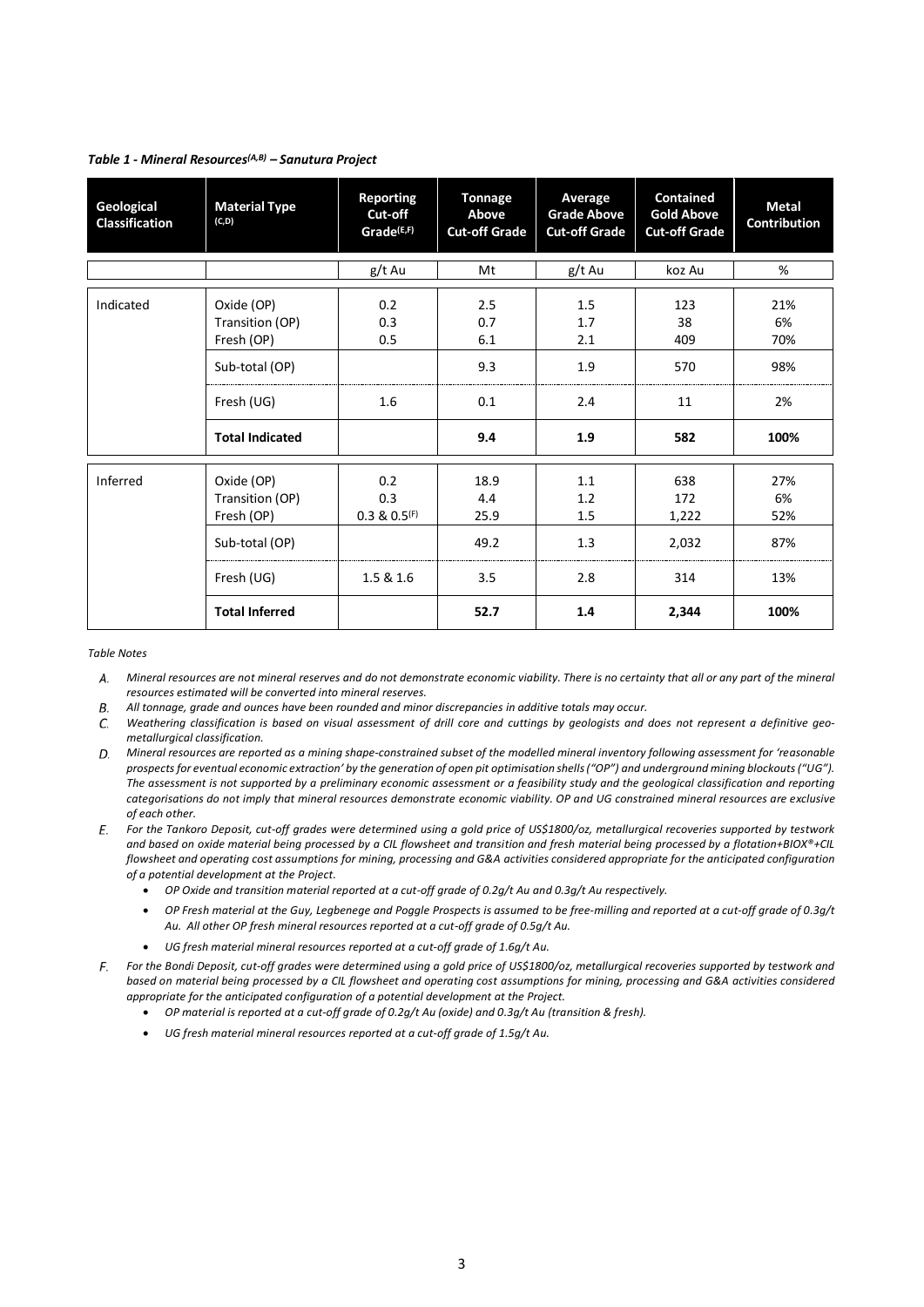| Prospect                                         |                | <b>Indicated Mineral Resources</b> |                          | <b>Inferred Mineral Resources</b> |        |                |
|--------------------------------------------------|----------------|------------------------------------|--------------------------|-----------------------------------|--------|----------------|
|                                                  | kt             | g/t Au                             | koz Au                   | kt                                | g/t Au | koz Au         |
| <b>Tankoro Deposit</b>                           |                |                                    |                          |                                   |        |                |
| <b>MM</b>                                        | 6,055          | 2.1                                | 437                      | 19,056                            | 1.6    | 990            |
| <b>MC</b>                                        | 2,512          | 1.4                                | 113                      | 9,240                             | 1.3    | 389            |
| Obi                                              | 168            | 2.1                                | 11                       | 4,483                             | 0.8    | 122            |
| Kenobi                                           | 493            | 1.0                                | 16                       | 4,341                             | 0.9    | 126            |
| Djimbake                                         | $\omega$       |                                    |                          | 817                               | 0.8    | 22             |
| Phantom                                          | 172            | 0.9                                | 5                        | 2,152                             | 1.4    | 96             |
| <b>Phantom West</b>                              | ÷.             |                                    |                          | 1,425                             | 1.5    | 67             |
| <b>Phantom East</b>                              |                |                                    |                          | 587                               | 2.1    | 39             |
| Guy                                              |                |                                    |                          | 920                               | 0.7    | 20             |
| Dlarakoro                                        |                |                                    |                          | 424                               | 1.5    | 21             |
| Legbenege                                        |                | ٠                                  | ٠                        | 108                               | 0.8    | 3              |
| Poggle                                           | $\rightarrow$  | $\blacksquare$                     | $\overline{\phantom{a}}$ | 29                                | 0.6    | $\mathbf{1}$   |
| Sub-Total                                        | 9,399          | 1.9                                | 582                      | 43,581                            | 1.4    | 1,894          |
| <b>Bondi Deposit</b>                             |                |                                    |                          |                                   |        |                |
| Solo                                             | $\blacksquare$ | $\overline{\phantom{a}}$           | $\overline{a}$           | 6,585                             | 1.7    | 367            |
| <b>Antilles</b>                                  |                | $\overline{\phantom{a}}$           |                          | 2,117                             | 0.9    | 62             |
| Malbus                                           |                |                                    |                          | 224                               | 1.9    | 14             |
| Dengar                                           | ٠              | $\overline{\phantom{a}}$           | ٠                        | 233                               | 0.9    | $\overline{7}$ |
| Sub-Total                                        | ÷,             | $\overline{\phantom{a}}$           | $\overline{\phantom{a}}$ | 9,159                             | 1.5    | 450            |
| <b>Total Project Mineral</b><br><b>Resources</b> | 9,399          | 1.9                                | 582                      | 52,740                            | 1.4    | 2,344          |

## *Table 2 – Mineral Resources by Prospect (A-E)*

#### *Table Notes*

- *Mineral resources are not mineral reserves and do not demonstrate economic viability. There is no certainty that all or any part of the mineral resources estimated will be converted into mineral reserves.*
- $\overline{B}$ *All tonnage, grade and ounces have been rounded and minor discrepancies in additive totals may occur.*
- *Mineral resources are reported as a mining shape-constrained subset of the modelled mineral inventory following assessment for 'reasonable*  C. *prospects for eventual economic extraction' by the generation of open pit optimisation shells ("OP") and underground mining blockouts ("UG"). The assessment and is not supported by a preliminary economic assessment or a feasibility study and the geological classification and reporting categorisations do not imply that mineral resources demonstrate economic viability.*
- *In the case of the Tankoro Deposit, cut-off grades were determined using a gold price of US\$1800/oz, metallurgical recoveries supported by testwork and based on oxide material being processed by a CIL flowsheet and transition and fresh material being processed by a flotation+BIOX®+CIL flowsheet and operating cost assumptions for mining, processing and G&A activities considered appropriate for the anticipated configuration of a potential development at the Project.* 
	- *OP Oxide and transition material reported at a cut-off grade of 0.2g/t Au and 0.3g/t Au respectively.*
	- *OP Fresh material at the Guy, Legbenege and Poggle Prospects is assumed to be free-milling and reported at a cut-off grade of 0.3g/t Au. All other OP fresh mineral resources reported at a cut-off grade of 0.5g/t Au.*
	- *UG fresh material mineral resources reported at a cut-off grade of 1.6g/t Au.*
- *In the case of the Bondi Deposit, cut-off grades were determined using a gold price of US\$1800/oz, metallurgical recoveries supported by testwork and based on oxide, transition and fresh material being processed by a CIL flowsheet and operating cost assumptions for mining, processing and G&A activities considered appropriate for the anticipated configuration of a potential development at the Project.*
	- *OP material is reported at a cut-off grade of 0.2g/t Au (oxide) and 0.3g/t Au (transition & fresh).*
	- *UG fresh material mineral resources reported at a cut-off grade of 1.5g/t Au.*

Neither TSX Venture Exchange nor its Regulation Services Provider (as that term is defined in policies of the TSX Venture Exchange) accepts responsibility for the adequacy or accuracy of this release.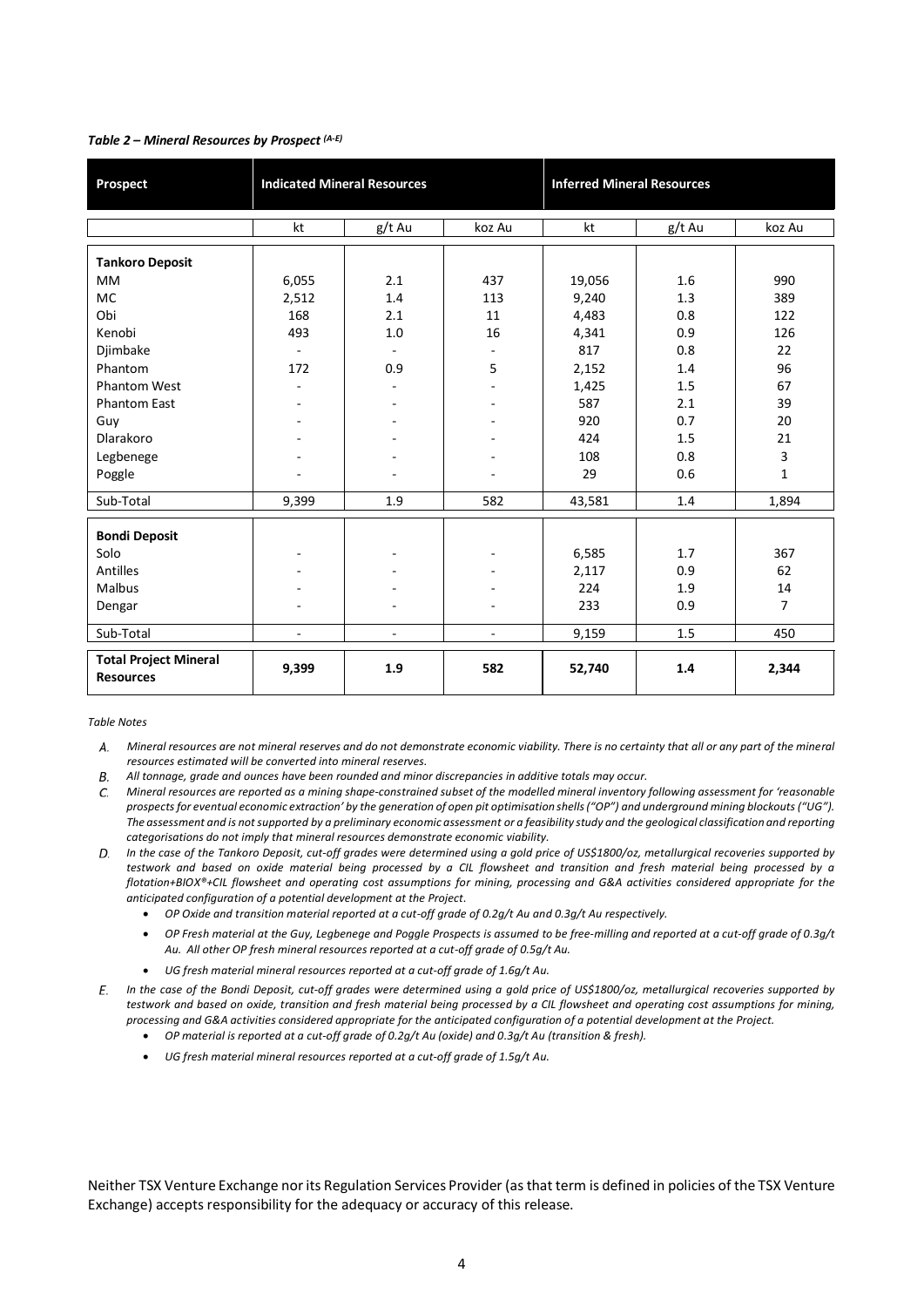# *ABOUT SARAMA RESOURCES LTD*

Sarama Resources Ltd (**TSX-V: SWA**) is a West African focused gold explorer and developer with substantial landholdings in south-west Burkina Faso. Sarama is focused on maximising the value of its strategic assets and advancing its key projects towards development.

Sarama's 100%-owned<sup>(8)</sup> Sanutura Project is principally located within the prolific Houndé Greenstone Belt in southwest Burkina Faso and is the exploration and development focus of the Company. The project hosts the Tankoro and Bondi Deposits which have a combined mineral resource of **0.6Moz gold (indicated)** and **2.3Moz gold (inferred)**(1).

Together, the deposits present a potential mine development opportunity featuring an initial, long-life CIL project which may be established and paid for by the significant oxide mineral resource base.

Sarama has built further optionality into its portfolio including an approximate 470km² exploration position in the highly prospective Banfora Belt in south-western Burkina Faso. The Koumandara Project hosts several regional-scale structural features and trends of gold-in-soil anomalism extending for over 40km along strike.

Sarama also holds an approximate 18% participating interest in the Karankasso Project Joint Venture ("**JV**") which is situated adjacent to the Company's Sanutura Project in Burkina Faso and is a JV between Sarama and Endeavour Mining Corp ("**Endeavour**") in which Endeavour is the operator of the JV. In February 2020, an updated mineral resource estimate of 709 koz gold<sup>(7)</sup> was declared for the Karankasso Project JV.

The Company's Board and management team have a proven track record in Africa and a strong history in the discovery and development of large-scale gold deposits. Sarama is well positioned to build on its current success with a sound strategy to surface and maximise the value of its property portfolio.

## *FOOTNOTES*

- *1. Current mineral resource estimate for Sanutura Project - 9.4Mt @ 1.9g/t Au for 0.6Moz Au (Indicated) plus 52.7Mt @ 1.4g/t Au for 2.3Moz (Inferred), reported at cut-off grades ranging 0.2-1.6g/t Au, reflecting the mining methods and processing flowsheets assumed to assess the*  liklihood of the mineral resources to have reasonable prospects for eventual economic extraction. The effective date of the Company's mineral *resource estimate is November 16, 2021. For further information regarding the mineral resource estimate refer to the technical report titled "NI 43-101 Independent Technical Report Sanutura Project, South-West Burkina Faso", dated February 7, 2022 and prepared by Paul Schmiede, Rindra Le Grange and Fred Kock. Paul Schmiede is an employee of Sarama. Ms Le Grange and Mr Kock are employees of Cube Consulting Pty Ltd and Orway Mineral Consultants Pty Ltd respectivley and are considered to be independent of Sarama. The technical report is available under Sarama's profile on SEDAR a[t www.sedar.com.](http://www.sedar.com/)*
- *2. Oxide & transition component of the current mineral resource - 3.2Mt @ 1.6g/t Au for 0.2Moz Au (Indicated) plus 23.4Mt @ 1.1g/t Au for 0.8Moz Au (Inferred), reported above cut-off grades of 0.2g/t Au and 0.3g/t Au for oxide and transition material respectively.*
- *3. Free-milling component of the current mineral resource - 3.2Mt @ 1.6g/t Au for 0.2Moz Au (Indicated) plus 29.4Mt @ 1.2g/t Au for 1.1Moz Au (Inferred), reported above cut-off grades of 0.2g/t Au and 0.3g/t Au for oxide and transition material respectively for both the Tankoro and Bondi Deposits. Free-milling fresh material at both the Tankoro and Bondi Deposits reported above a cut-off grade of 0.3g/t Au and 1.5g/t Au for fresh material in open pit and underground areas respectively.*
- *4. Tankoro Deposit primary exploration target - expressed as a +/-10% range of modelled and estimated mineralisation of 3.1Mt @ 1.1g/t Au for 113koz Au (open pit) and 0.8Mt @ 2.0g/t Au for 53koz Au (underground) reported at cut-off grades of 0.5g/t Au and 1.6g/t Au respectively. This material has low geological, spatial and estimate conficence and cannot be considered as a mineral resource, but is contained within the open pit and undergound mining shapes used to constrain the reported mineral resource.*
- *5. Tankoro Deposit secondary exploration target - expressed as a +/-10% range of modelled and estimated mineralisation of 13.4Mt @ 1.3g/t for 0.6Moz Au reported at a cut-off grade of 1.0g/t Au. This material encompasses all weathering types and all geological classifications and is located outside the constraining open pit shells and underground blockouts used to categorise the modelled mineralisation as having reasonable prospects for eventual economic extraction.*
- *6. Bondi Deposit primary exploration target - expressed as a +/-10% range of modelled and estimated mineralisation of 2.8Mt @ 1.0g/t Au for 88koz Au (open pit) reported at cut-off grade of 0.3g/t Au. This material has low geological, spatial and estimate conficence and cannot be considered as a mineral resource, but is contained within the open pit and undergound mining shapes used to constrain the reported mineral resource.*
- *7. Karankasso Project current mineral resource estimate – the current mineral resource estimate for the Karankasso Project of 12.74Mt @ 1.73g/t Au for 709koz Au (effective date of December 31, 2019) was disclosed on February 24, 2020 by Semafo Inc ("Semafo", since acquired by Endeavour Mining Corp. "Endeavour"). For further information regarding that mineral resource estimate, refer to the news release "Semafo: Bantou Project Inferred Resources Increase to 2.2Moz" dated February 24, 2020 and Semafo: Bantou Project NI43-101 Technical Report – Mineral Resource Estimate" dated April 3, 2020. The news release and technical report are available under Semafo's and Endeavour's profile on SEDAR at [www.sedar.com.](http://www.sedar.com/) The mineral resource estimate was fully prepared by, or under the supervision of Semafo. Sarama has not independently verified Semafo's mineral resource estimate and takes no responsibility for its accuracy. Semafo, and now Endeavour, is the operator of the Karankasso Project JV and Sarama is relying on their Qualified Persons' assurance of the validity of the mineral resource*